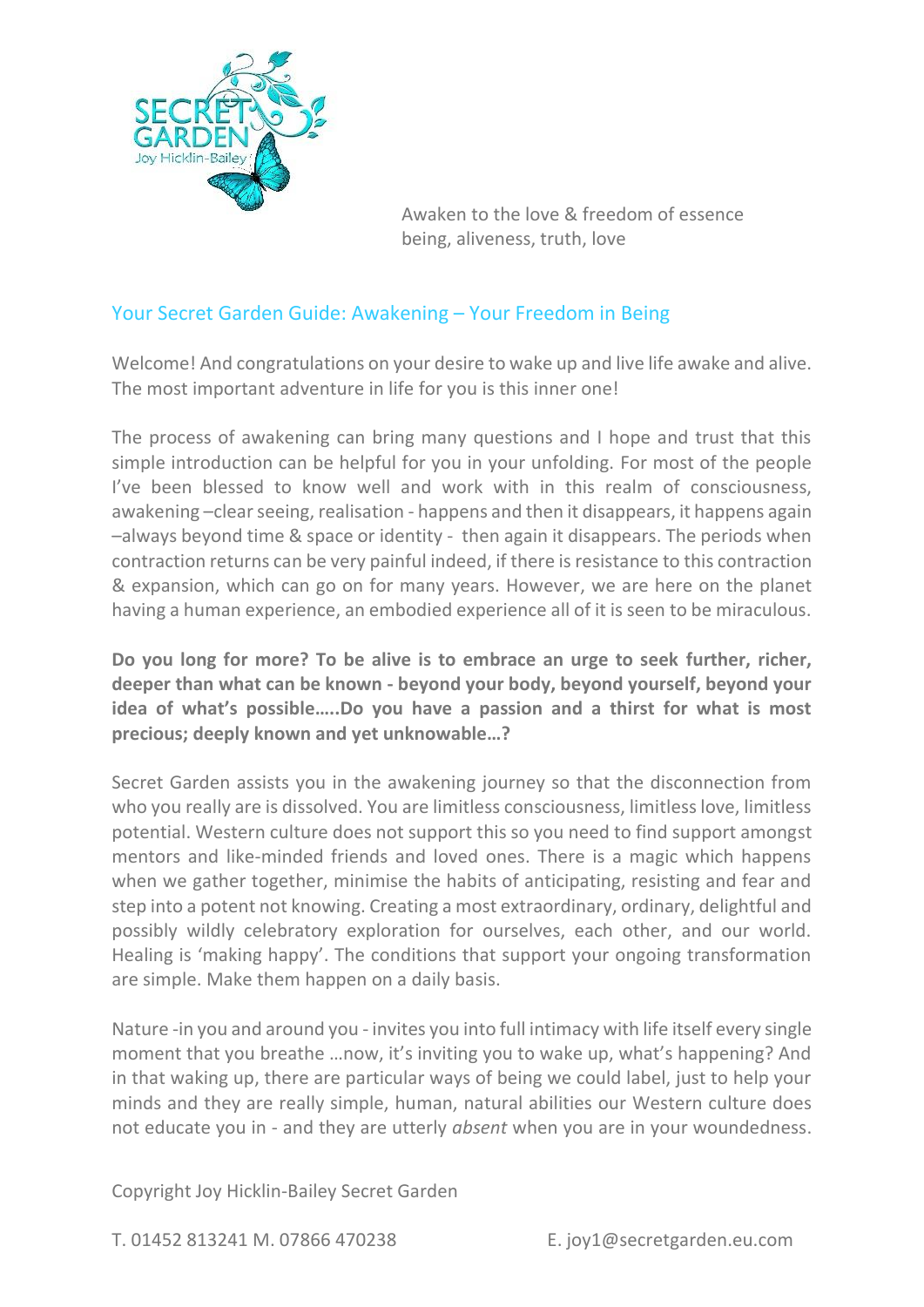

It's common to distract yourself and live in trance. These 9 natural abilities help you wake up to life *here now* and so enable your intimate connections with your own beingness, with others, with existence, to deepen.

My gift to you is a powerful framework, below, for living a life that supports awakening. This kind of support and grounded clarity about spiritual living has helped thousands of people in my group facilitation work and private consultancy with individuals and couples.

Once waking up begins, it won't end. Consciousness cannot be escaped for long –so the suggestion is to actively co-operate with it and celebrate the journey of coming to live as life wide open. As this happens, the personality or ego or conscious mind can become a willing instrument of awakening. You know this is beginning to happen if you have a willingness to live all of the nine keys, below.

We open, we close, we rise, we fall, we follow through, we forget, we experience loss, we laugh, we make good choices that support the depths of who we are to radiate out and make a difference. And we do things that dull us –that's called being human. And it is immeasurably magnificent. Always. If you have begun to taste this, there is so much more awaiting you.

Give yourself permission to live this one precious, miraculous life you are with totality and passion.

Blessings to you Joy Hicklin-Bailey

# 9 Keys to Awakening

Here are some keys to co-operating with the natural process of human evolution, the process of awakening to who you truly are.

### First key

It may seem counter intuitive but one of the keys to waking up is to **learn to, be willing to, feel deeply**. I don't mean milk your pain, indulge it or get caught up in your personal stories. Deep joy comes from being willing to feel all of life, without resistance.

Use difficult situations and emotions as opportunities for growth and greater understanding of life and others. Let challenge be an invitation to go deep and wake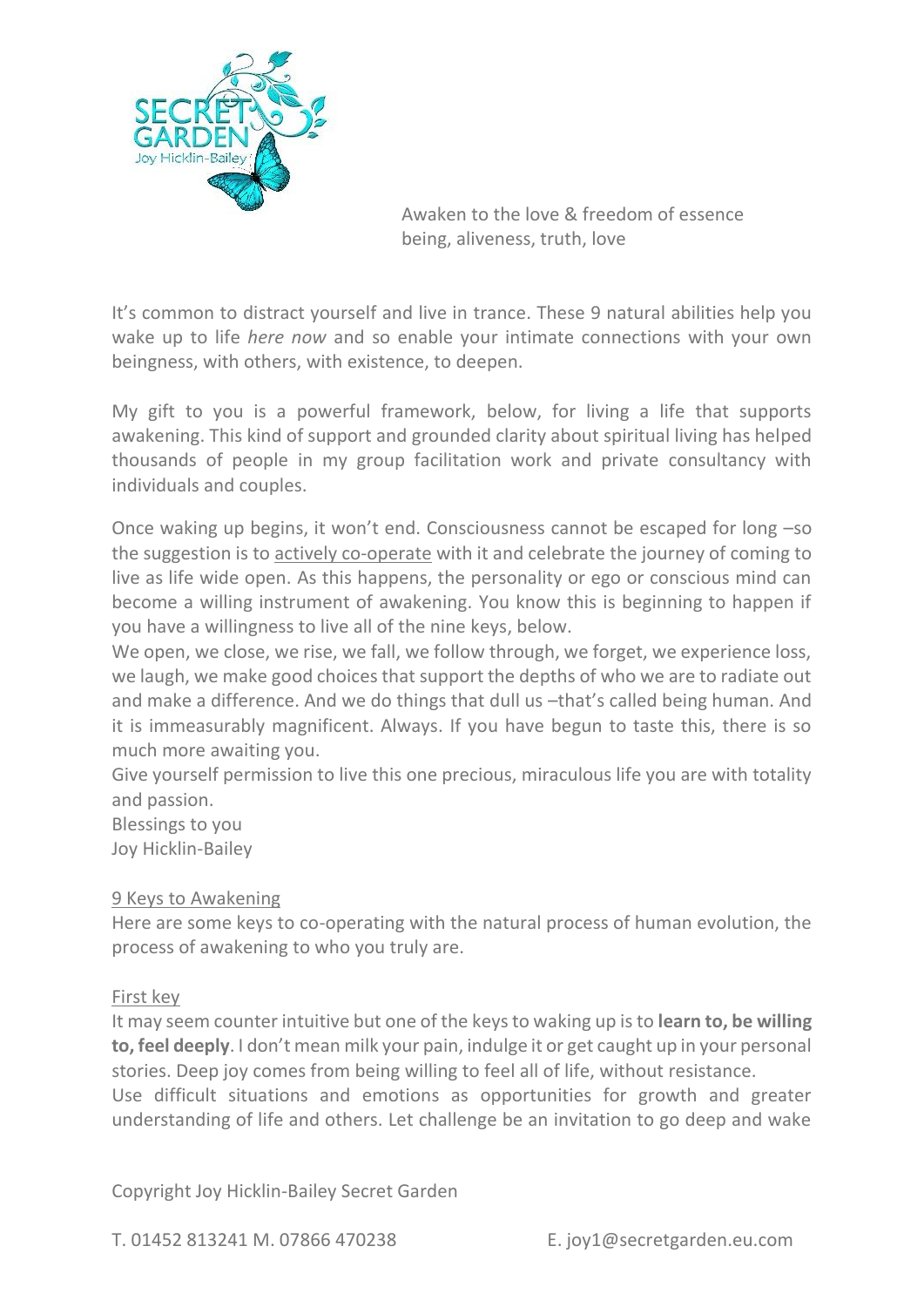

up to life's magnificence-anyway! As light is embodied so the shadows can seem darker and more obvious. Catch yourself if complaining or gossiping or contributing to drama & conflict-and stop. These strategies are ego defences created to avoid feeling what might feel frightening, even wrong, to feel. But opening to pain or the darkest shadow is a gateway to presence, love and joy. Sometimes we need support from friends, community and a guide, to be able to do this.

# Second Key

**Know that you are 100% responsible for your life and the dream you are living**. Everything we experience is the practical manifestation of a thought or desire-these may be conscious or completely unconscious of course. The journey or process of making conscious what has been chosen is crucial. It must be clearly seen that **there is no such thing as being a victim.**

This means **there is no possibility of believing in complaint, or being hurt or disappointed**. It doesn't mean you might not momentarily feel these things, but there will be no story constructed from them. It is seen more and more clearly that things do not happen to people, people choose and create what happens to them. When this recognition is realised on every level each moment, it is seen that no one ever chose!

Until then these questions can be helpful.

- 1. What do you long for? What are your biggest dreams?
- 2. What gets in the way of your dreams? What limitations, outside circumstances, unconscious sabotaging patterns?
- 3. What are your gifts and resources? This might be kindness, or an eye for detail or engineering skill etc etc
- 4. What do you wish for support to achieve in the next year? There may be a difference between what you feel drawn to achieve in the next year and what your overall big picture vision and life goals are.

Take lots of time to ponder these questions over the next weeks at frequent intervals. These questions may seem simple but the mind's superficial answer is not what you are looking for. **What does your soul say?**

### Third Key

Copyright Joy Hicklin-Bailey Secret Garden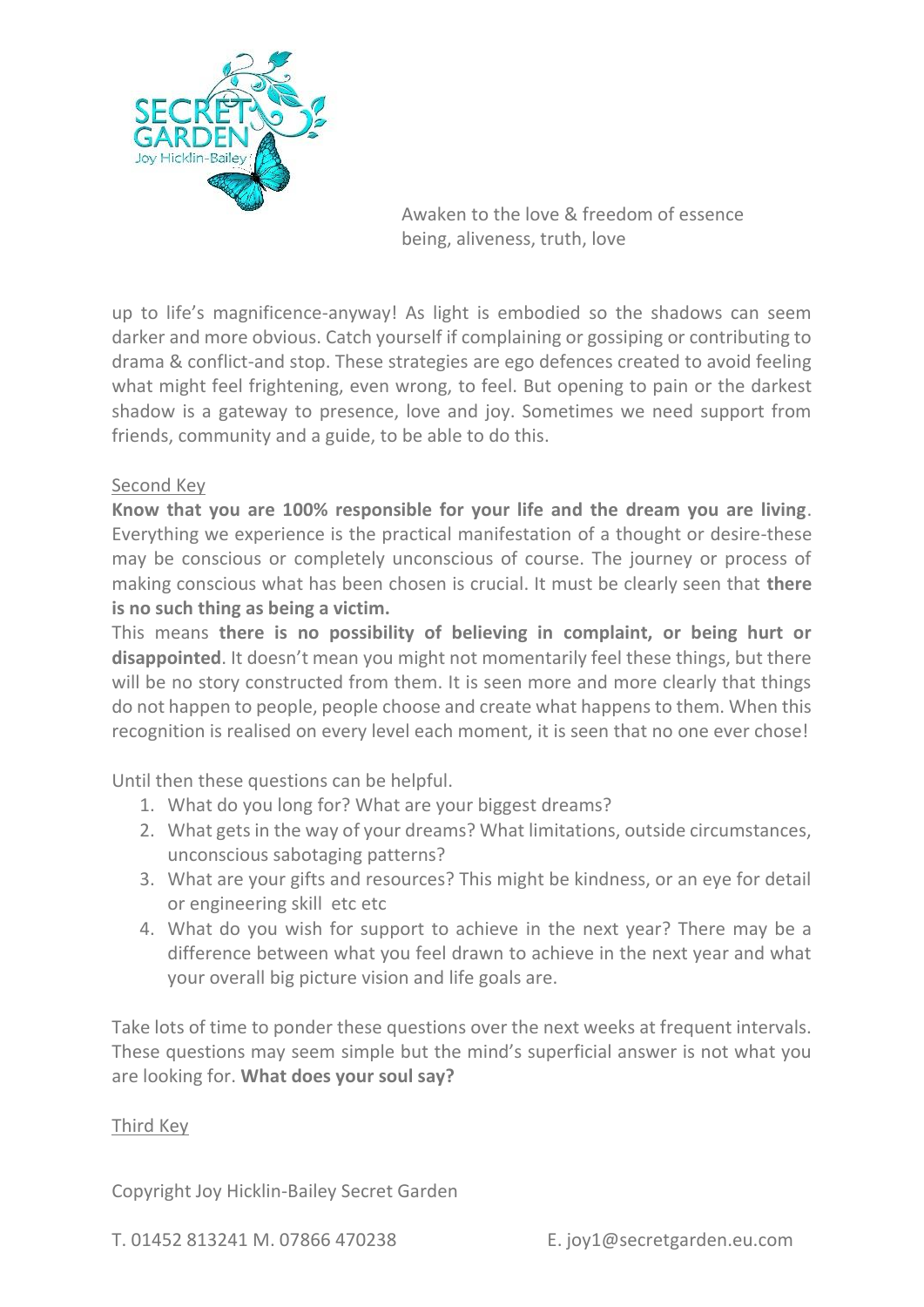

**Establish a regular practice that allows the possibility of that opening to your limitless nature**. Value this part of your day so that it becomes more important than worldly things. Once you taste experientially that you were never born and can never die, that all boundaries and sense of self have been constructed, made up, there will be plenty of motivation for this.

Once we get out of the mind (because this is very difficult to access intellectually) we may perceive living in the awareness and prior to the awareness that nothing has ever happened and everything has already happened. This is the non-paradoxical awareness prior to consciousness, outside duality. The more we meditate the more that becomes our deeper reality, by which we live **an embodied yet illuminated life** in the world. What exists is a manifestation– the endless dream of the Nothing becoming the Something and the Something becoming the Nothing, for no reason. It is a temporary appearance arising out of No-thing. What remains after every feeling, every thought, every experience comes and goes? All is well as long as we understand that apparent reality is the dream, it does not satisfy us at our deepest and we can easily go deeper and rest.

This is beyond the mind's consciousness. There is an apparent way to live nonparadoxically in the paradox of the world and the limitations of a body. **Ask the questions Who am I? Where am I?** until it is seen that no-one does it, and place and time do not exist. There is a temporal, physical reality AND Absolute reality and realisation can happen.

### Fourth Key

Enjoy the process of **seeing through your beliefs & emotional habits**. Begin to notice how every action you take, word you speak, desire that arises may have at its core the energy of pure wanting. **Find the wanting underneath, welcome it & let it go.** 

And notice that **beyond that wanting energy lie two essential core assumptions**, conditioned responses and to see these and to lovingly let these go. This will take your consciousness to a much deeper level and open up extraordinary possibilities for you. The beliefs & emotional patterns are made up, they are not who you are. Let go of the false, Letting them go allows the possibility of awakening to who you truly are  $-$  life itself, vast, impersonal, beyond stunning.

#### Fifth Key

Copyright Joy Hicklin-Bailey Secret Garden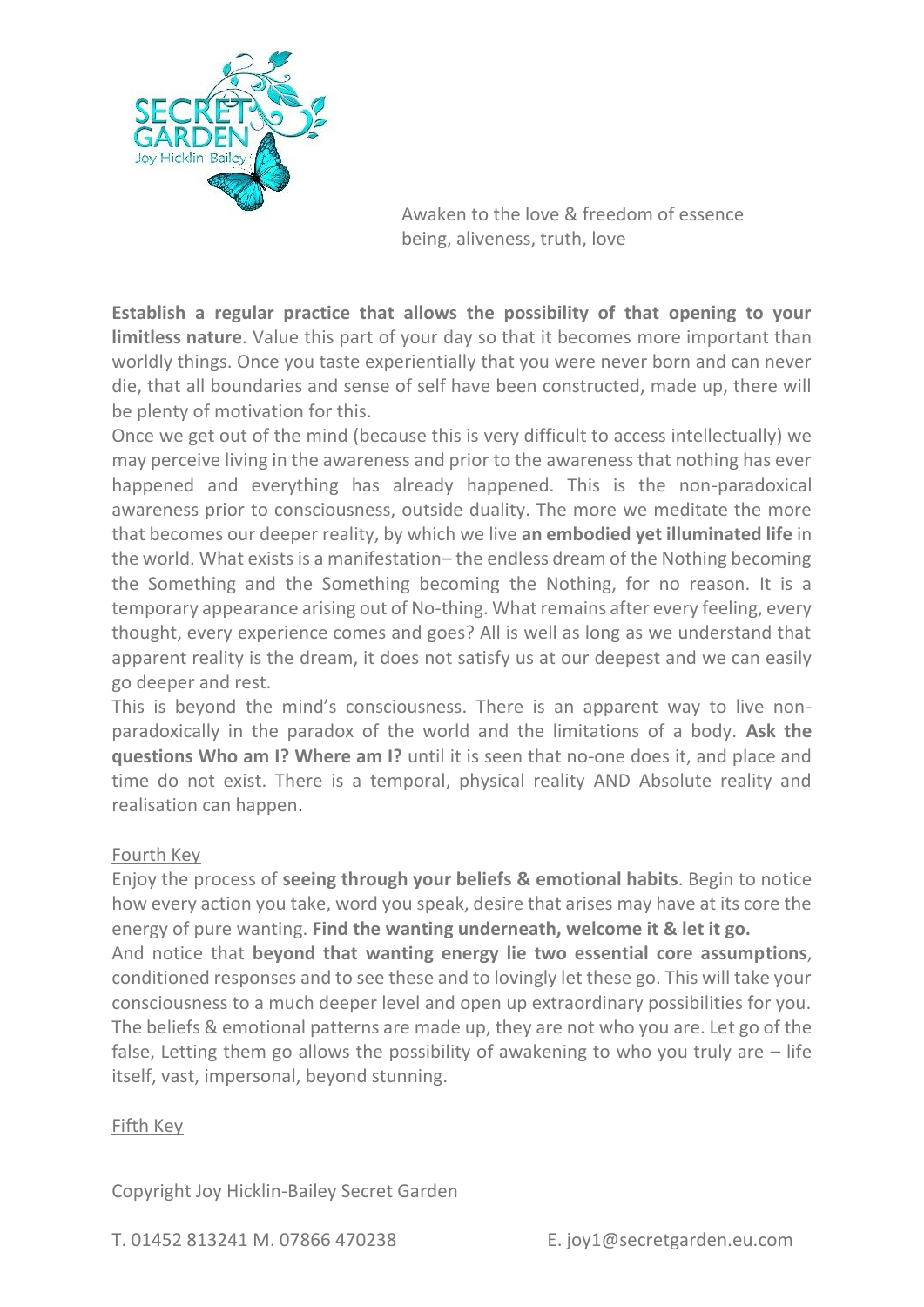

**Spend time in nature –alone- every day** –ground. Rest. Relax. Let nature remind you of your essential beingness, your naturalness, your freedom. Can you fully relax into being who you are, as you are, right now? Can you allow beyond question not just that you have a right to exist, but that you DO exist? And is this human being-ness absolutely enough?

Shed those layers that keep you from feeling free to be real, open and naturally resting in your human nature. Discover and choose that which empowers and enriches your whole self- body, mind and soul.

Do some kind of **movement** exercise –find what works for you, For some it is running, for others it is dance or walking, for others it is tai chi or football. Eat as much **natural, simple food** as possible and drink pure water. **Be discriminating** about what you read, what you watch on tv, the music you listen to. Engage in a creative act (where you don't know the outcome) at least once a day. Simply do nothing, just being, silently every day. **Silence** is good until it isn't needed anymore –this is because words create time and space and that can create confusion when truth isn't lived and realised fully.

### Sixth Key

**Get clear about your intentions in each area of your life**. Eg in your career - on a daily basis what do you wish to be experiencing, thinking and feeling?

In your relationships - on a daily basis, what do you wish to be experiencing, thinking and feeling?

Then **regularly surrender any dissatisfactions** or fixations or trying, to whatever represents for you something bigger than your personality – God, Life, a higher power. Practice gratitude for what is. The high vibration of gratitude releases limitations effortlessly. Accept imperfection, otherwise judgement will surely remove your awareness of all that is already imperfectly perfect and that which gives your potential the opportunity to blossom.

### Seventh Key

Life is relation-al. Self-love allows you to be available to truly begin to be love for others. Find ways of self-nurturing. Book a regular massage. Stop yourself –tenderly! from being harsh or judgmental toward yourself and choose love and acceptance instead.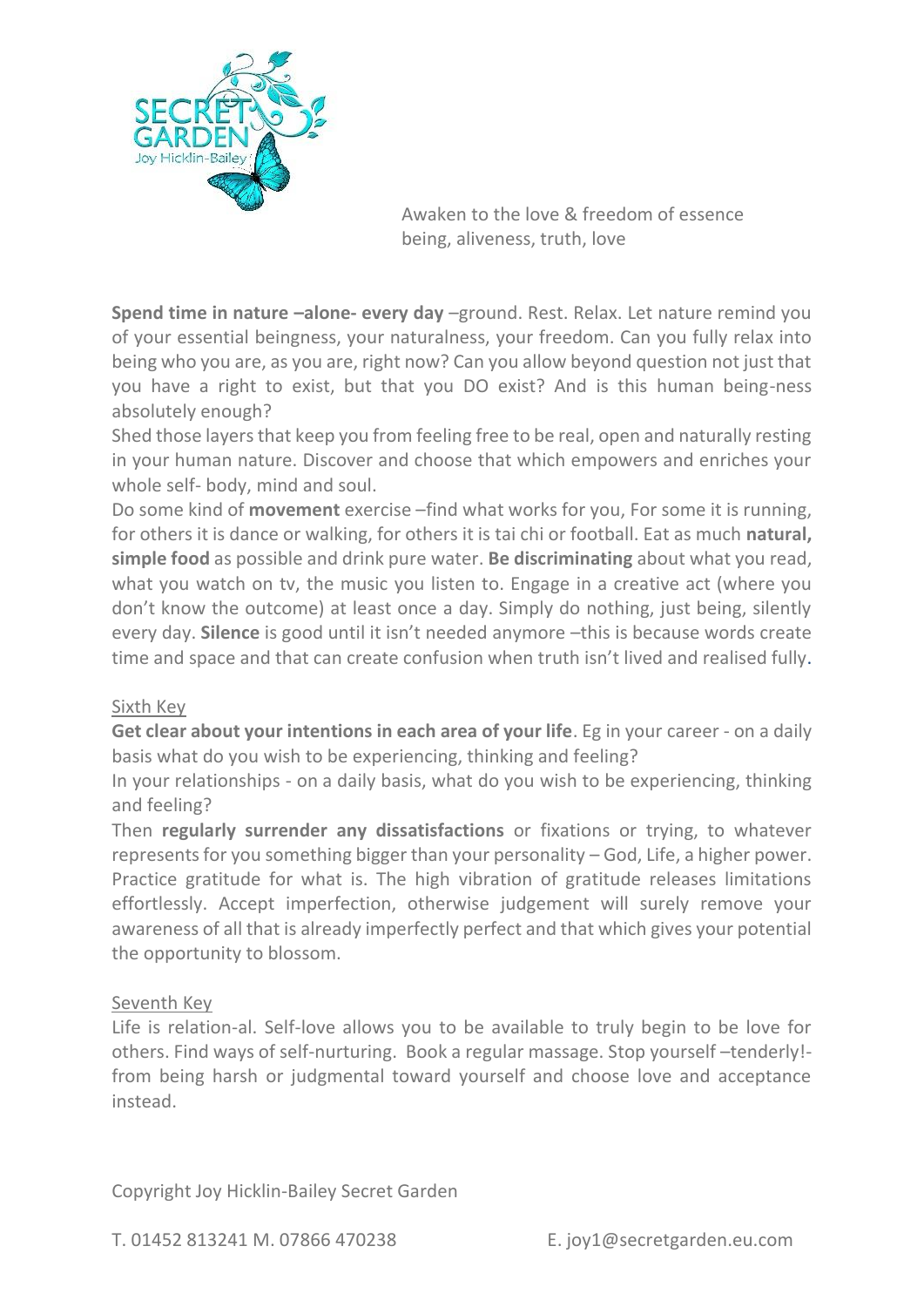

Relationships are the most powerful invitation to wake up. Assist this natural process. Grow your capacity to **authentically express yourself to others**. Use simple language and talk only about your own experience or inner life 'I feel…' I have learned…' If you get triggered, it can be useful to ask yourself 'Would I rather be right, or would I rather be peaceful & free?' this question can be applied about yourself or others or aspects of life. Step back from conflict and consider the most loving and respectful response for all. If you feel called to be present for someone in need answer the call without holdback. **Be clear about your boundaries** and the okay-ness of saying no (and where you know you are hitting resistance to this, seek support and reflection)**.** 

**Own your needs and allow yourself to receive love and attention** from others. 'I would love if you….' And be willing for the answer to be a yes or a no - let go of agendas & manipulations. These practices not only **heal the pain of the past & create beauty and innocence in connection**- they also create the most fertile ground for **complete dissolution of hidden blocks to love and intimacy**

# Eighth Key

Find mentorship & quality community. **Choose to be in the company of those who support your interest in transformation**, rather than those who dismiss it or are threatened by it. Conscious community is gorgeous for its laughter and love, and it accelerates how quickly you become the greatest possible version of YOU! The personality can be tricky and subtly hide its resistances and judgements. **Spiritual community & regular high quality reflection** are essential to counter this and if you really mean to heal & transform your life so that you can wake up out of conditioning, unhappiness and limitation, into potent, awake aliveness.

### Ninth Key

At times of choice or challenge, look deeply into **what action, response or choice is most deeply true,** underneath your conditioned or habitual pulls to keep the peace or withdraw or blame or act from panic. When we are entangled in a mire of conditioned should's and shouldn'ts, of regret, fear, old hurt, of addiction to food or sex or drink or others' approval, our gifts and beauty and natural intelligence get buried. Honour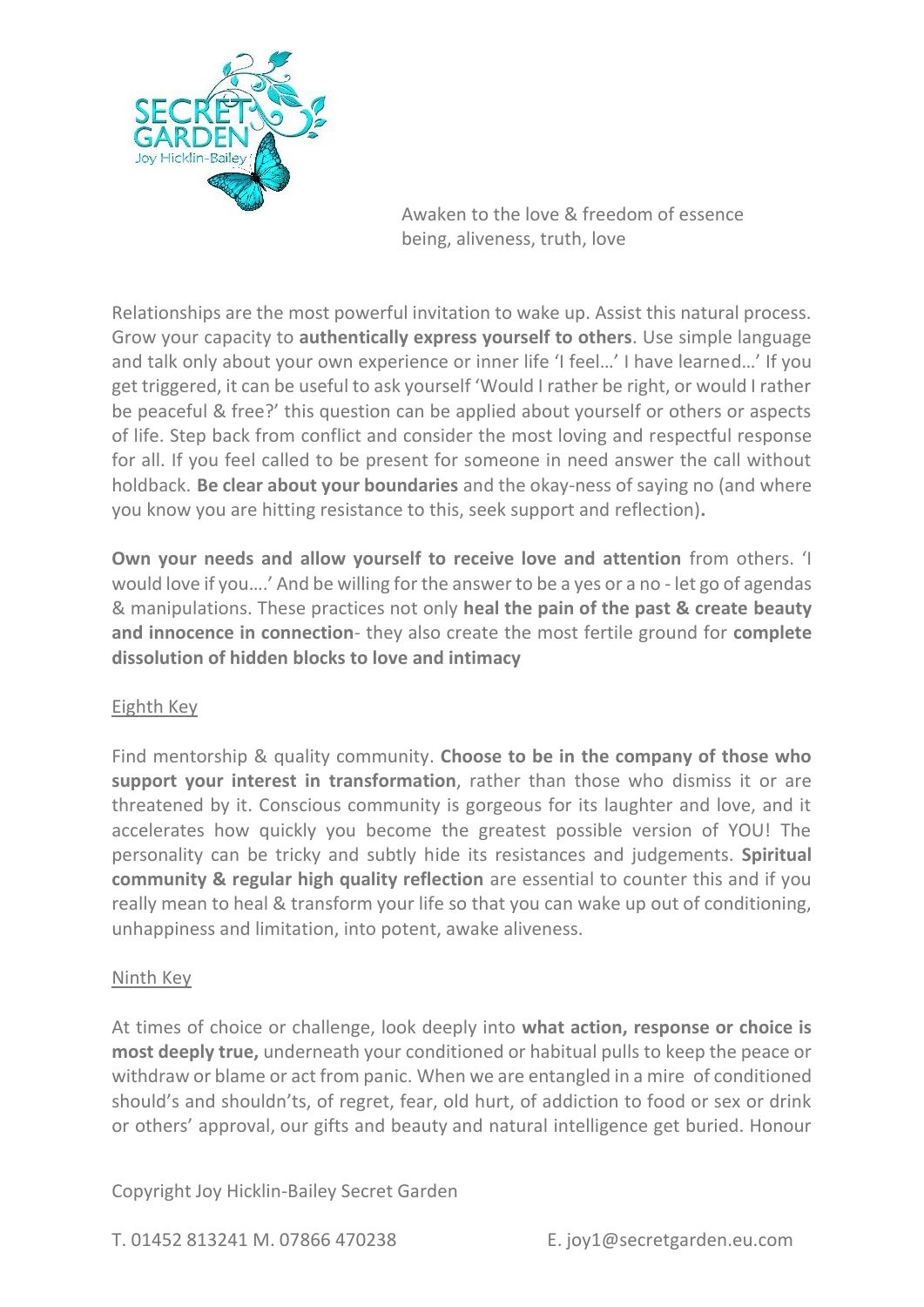

that truth rather than stay in safe and familiar territory. It takes courage, self-honesty and commitment to make choices align with your deepest values, live your gifts, your nature as this man or woman you are, but when you do, everything falls into place. You unleash your True Self, your heart sings, and your inner and outer life is so much richer & more meaningful for you. And by grace that aliveness and awakeness becomes the open door to that which is unattainable by 'you' and yet right here. Always.

Below are simple invitations to attend to the simplicities and find your next layer of embodiment and understanding of what is opening in you. Practice, repetition, reflection, support and encouragement matter in all areas of learning in life. Integration of the awakenings to vastness & mystery is a challenge. It takes time, patience, humility, discipline, self-love & kindness for our fellow travellers. If we do something often enough it becomes natural and the more we integrate it, the simpler it feels. If it's something of real value, the more we get to know it, the more it reveals its depth. We move beyond where it once seemed to end. One of life's paradoxesthings of value become simpler, yet deeper, the further we enter in. After years of exploration, we return to the beginning and find that everything was already here in its most essential form.

# *'And the end of all our exploring will be to arrive where we started and to know the place for the first time'*. T.S. Eliot

Do *you* wish to live **awake, joyful, alive, free, loving**? A foundation of Secret Garden is that freedom begins with true, deep self-love & the potency that arises from that alignment with the love in all creation. Awakeness & Aliveness is the reward. The perfect antidote to soul-less modern living is Secret Garden. There you learn how to receive all of life joyfully, in all its colours. Secret Garden assists you in the awakening process as far and deep as you wish.

### Self-Love

It matters to focus on –til you don't need to- allowing in the love life truly has for you. Life is wholly unconditionally total in its acceptance of your being in all its colours. Life has no judgement.

Copyright Joy Hicklin-Bailey Secret Garden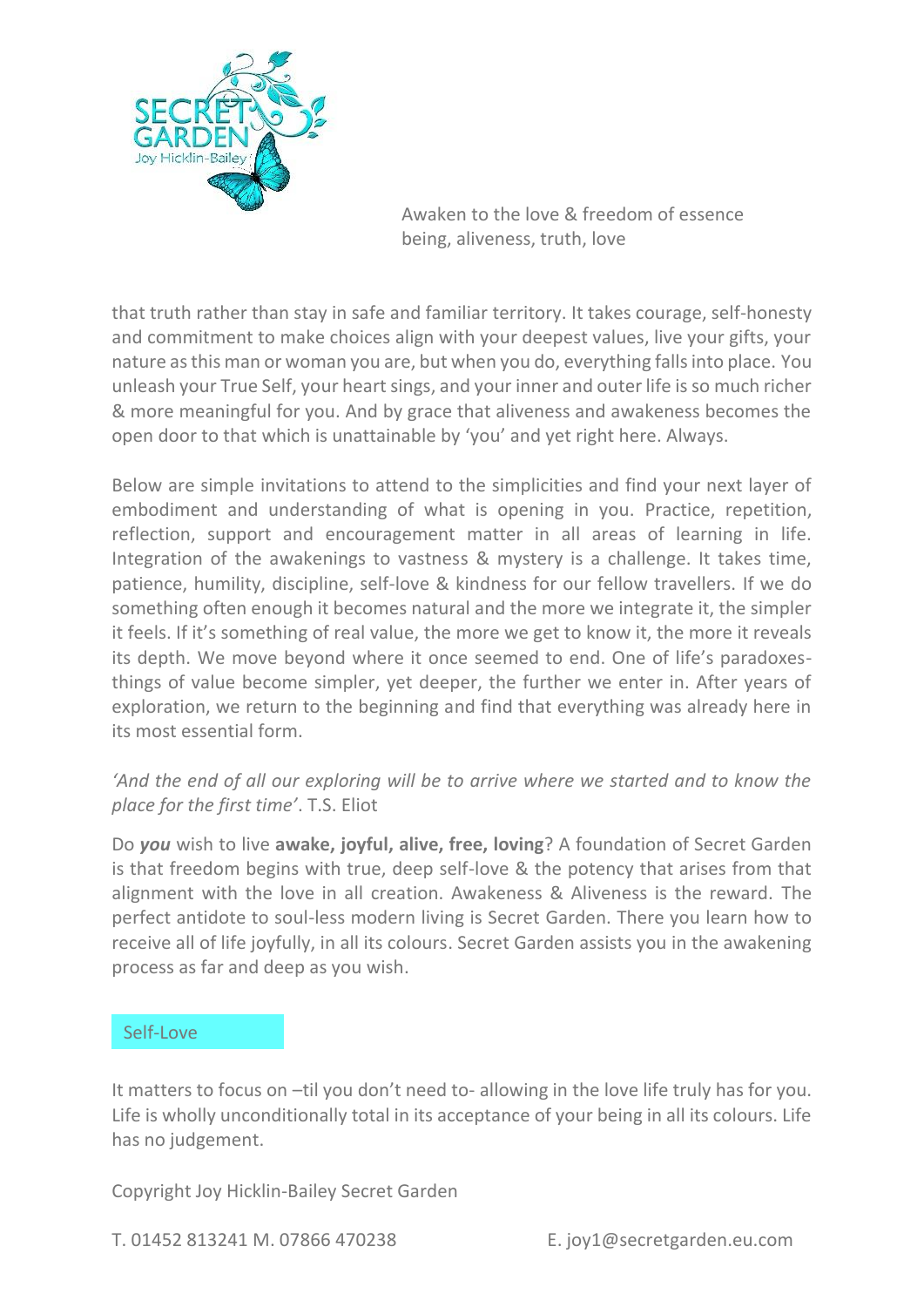

Align with life itself by loving who you are. Resisting or repressing takes up so much of your life force which could otherwise fuel your transformation into freedom and joy. Love your shadow. Your fear, your blame, your 'not good enough'. Love is the universal solvent.

Notice often each day your own glorious qualities - your power, & your beauty & your heart & sensitivity and many others.

# Your Practices

Waking up **cannot be taught via a written guide** but you can sign up for next upcoming Secret Garden event if you want a deep dive, ongoing facilitation and the holding of authentic community, choose the Being ongoing Training. Right now, here are a couple of simple Home Practices to raise energy so that can really shift your experience of your life-and of course we dive far, far deeper in an online course or the Being ongoing group. Go to [www.being.secretgarden.eu.com](http://www.being.secretgarden.eu.com/) to find out more about this rare opportunity which begins this autumn. Act now and you will catch the deadline for early booking!

Secret Garden live events are an initiation into ever present connection with the intelligence of Life itself. It shows you how the gift of every struggle or sadness you ever thought you had in relating is Your own awakening. But while there is still a sense of a separate self or me, then you do need practices, ways of being, experiential education, tools, that can invite you into awakening beyond that even if it's for a moment, the one glimpse that is nectar to the soul. And then the more quickly awareness recovers from being triggered or feeling a core pain.

### Your Lone Self-Love practice

For the next two weeks every day spend five minutes just looking deep into your own eyes in the mirror. If you have never done this before it can be a very difficult exercise & you may find resistance to seeing yourself or somehow want to 'forget' to do itknow this as resistance & gently let it go.

Copyright Joy Hicklin-Bailey Secret Garden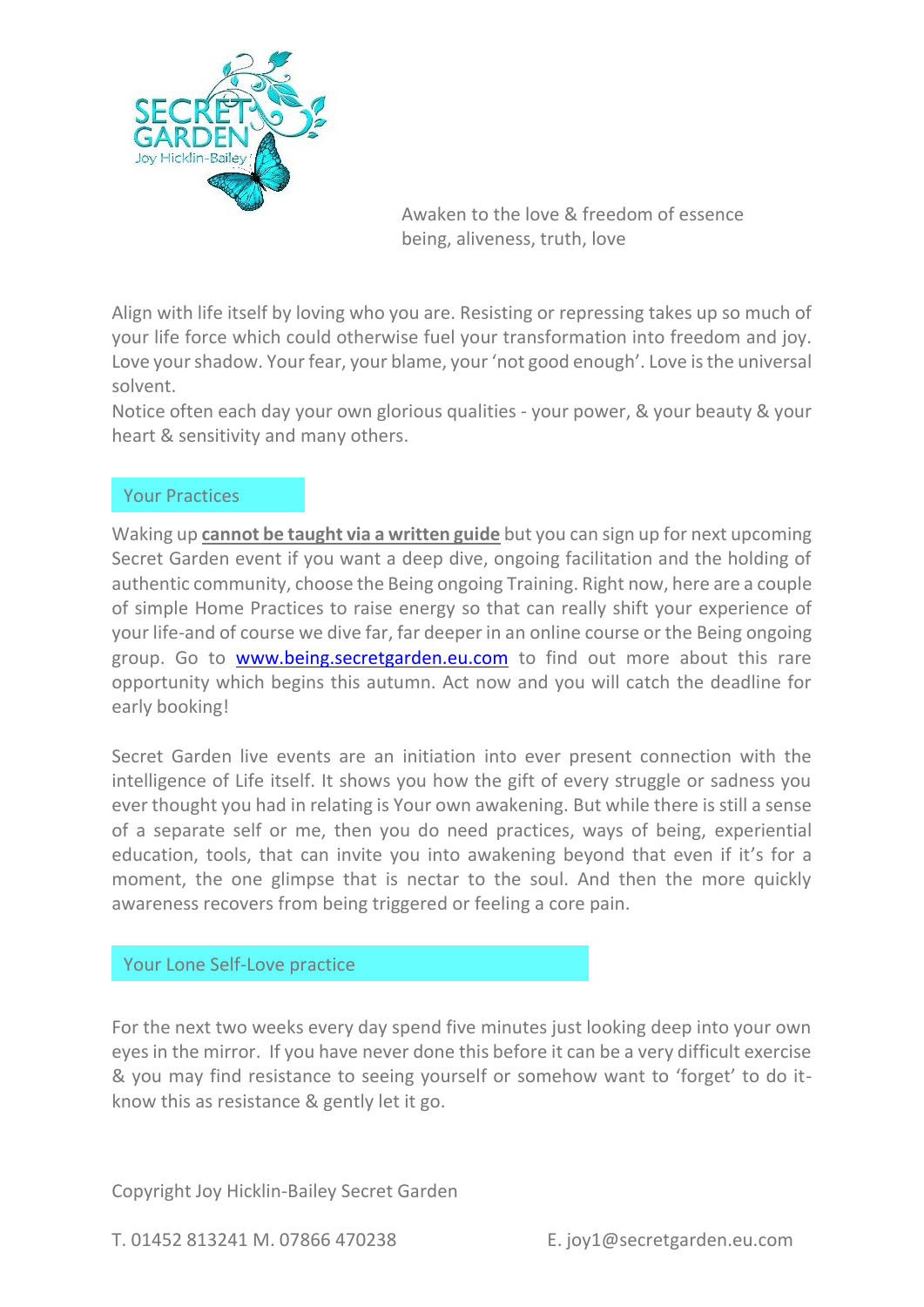

Go beyond the fear or embarrassment & look deep into your own eyes. You can begin to really see yourself from the inside, you see that you contain all & everyone.

Let go of all that is known

Presence & Willingness to Feel & Receive

Essence and Being ongoing work enhances depth of presence massively. Can you, right now, be utterly awake to this body first, not busy over there. What do I feel? It's not even an investigation, it's just ….be it, full on life, sensational life, presence to the life, not over there "is there milk for the tea?", not "is he about to arrive?", fully here, feeling you all, you can do this too, FEEL everyone here, it's glorious. What else is there to do in life? Presence, presence to your own sensational life, presence to the words & perfume & feelings of another, this enables intimacy. Presence is a being with, an embracing, of what actually is, not what the mind thinks should be happening. Every Secret Garden exploration invites you into all of these things & transmits full embodied presence so you can realise….. Life does too, each moment. Are you willing to let life & those outside of you in? Are you willing to allow them to affect you without blaming them for that?

Do you truly have willingness to be with one's own feelings & those of others without blame –in other words a being intimate with one's own being- is essence-ial in awakened intimacy with your being, with others, with existence

Self-responsibility is the only way to do this. No matter what the story. It's all me, nobody did it to me. This is mine, I feel it to the bottom. And now … What do I choose? In your wounding you can't do that can you? We are all unlimited in our potential

The Importance of Commitment

The truest deepest commitment you can make – Totality is invited, don't mess about, don't say "well I'm half in & I'm half out", it's really dreary, & it's pointless. Ok some of you make a small commitment, to reading this or to an online course. Some of you make an ongoing commitment to this work, beautiful, more riches. So it's a life

Copyright Joy Hicklin-Bailey Secret Garden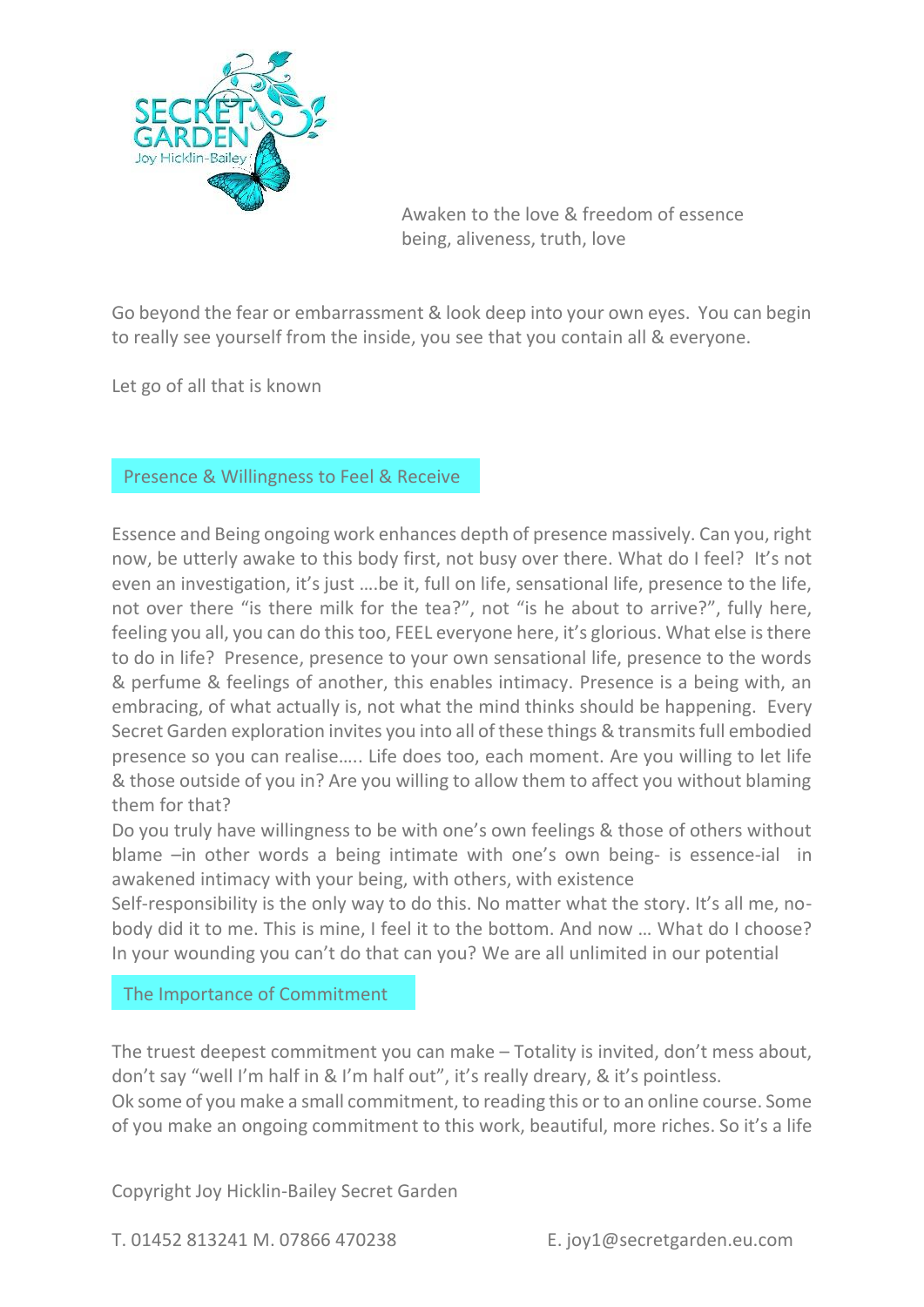

enabler. I am committed to ongoing intimacy all my clients & group participants for all my life, it's as simple as that, no shilly shallying.

Who is Secret Garden awakening work not suitable for?

- You if you feel or believe for whatever good reason you must stay in your present circumstances and mindset
- You if you feel and believe that inner transformation does not work –then it won't.
- You if you aren't willing to commit to give 15 minutes most days for the first month to become relaxed in using this process

# Handling Resistance

Here is your number 1 Awakening Tip – one thing that can seem to create resistance and sabotage any deep awakening work - is that when light and love increase, old pain can surface or strong emotions about current situations. As you move towards your joy, you will meet all in its way, including your deep core unworthiness. Blindspots are also inevitable & need your trust and commitment to disentangle the projections, usually not seen through without high quality reflection, which they lead to.

Wounds are particularly apparent when we come into any intimate relationship, with a lover, spouse, friend or spiritual guide, until they are not. That's nature, nature is trying to have its way with you.

The evolutionary impulse in every cell of your body, coded in from birth to death, is the impulse towards absolute liberation from the confines of the conditioned, made up self. Secret Garden is about opening to the miracle of life. It's about dismantling all the dark, loving it, seeing it for what it is & letting it go, not choosing to live your life as a bundle of conditioned responses anymore.

Life is energetic. You will attract your perfect mirrors in circumstances and in all you meet. But when the wounds are triggered, solutions, freedom and intelligence seems very far away.

A lot of people jump ship on consciousness work at this point - only to repeat the pattern next time. And their unresolved issues will continue to bubble up to the surface, preventing them from ever achieving a truly intimate, loving relationship.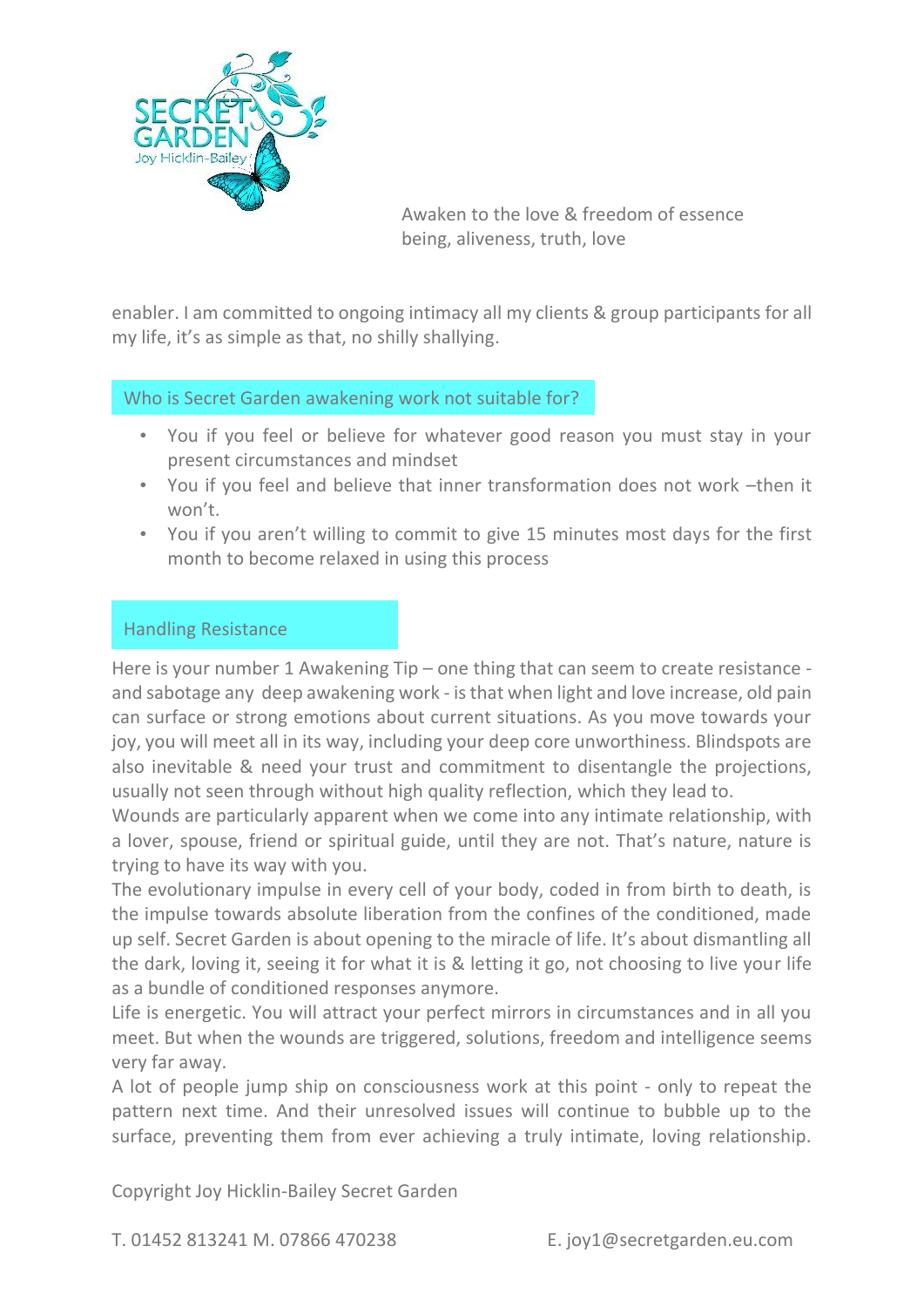

Remember that pain hurts. If you are in pain you will not be seeing things clearly. This is not the time to leave any relationship or situation!

Know this resistance & desire to separate is perfect if it happens- it is a big step towards self-healing! Continue with your regular Essence practice & you will find the field clears more & more quickly. You will get to a point when you simply adore, sustain, and love yourself as if you are holding yourself like a newborn babe in your own arms, knowing you will do the best for yourself. Find the place of serenity and silence in which you can find answers. Then take action outside.

Knowing everything outside is a mirror and an invitation to dive deeper in life doesn't mean just endure anything outside of you, in any relationship or life situation.

It means get underneath your pain & keep communicating and taking action day by day towards what is preferred, until all the misunderstandings are resolved, the projections disappear & circumstances are clear.

If you know how to navigate this stage successfully, you can enjoy a life of limitless love and fulfilment.

### What can the Secret Gardening awakening work help me with?

The answer to that is –anything at all. It is a simple yet very profound way to work with any situation in which you perceive limits or emotional disturbance. With everything you resolve you are making a permanent improvement-the material is gone for good. Facing into any challenge & resolving it enhances freedom. Some specific examples are

### How Can Secret Garden Help You?

Stress Disappointment Anxiety Resistance Forgiveness Health–recognising warning signs, bad eating or drinking habits Addictive patterns Facilitate high quality output Solving perceived problems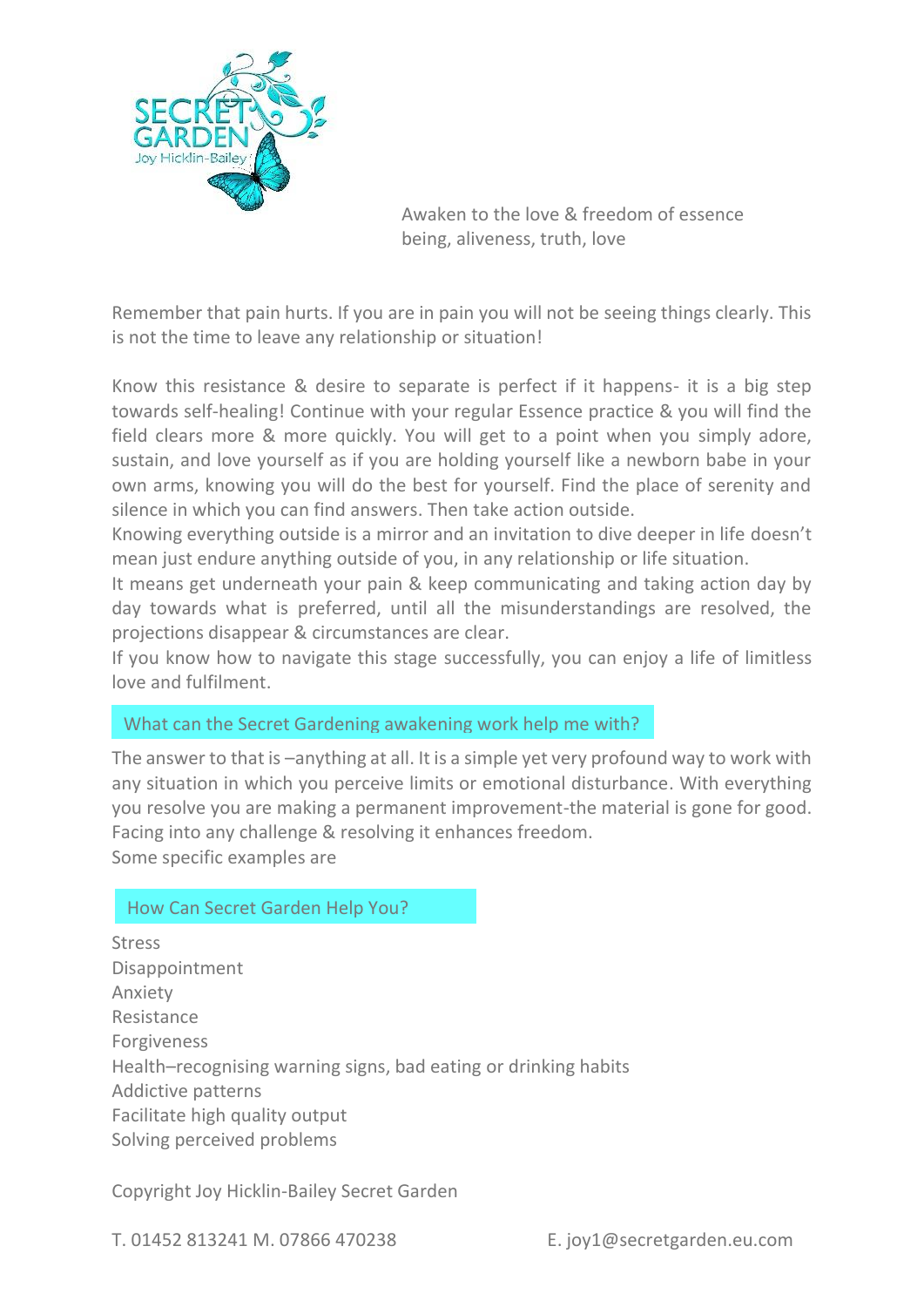

Depression Not good enough Anger related issues Encounters with a difficult person or people, Indecisiveness Tendency to judgementalism Procrastination Low motivation Dissolving relating tensions Self-confidence, Allows you to see possibilities, rather than challenges. Relationship issues Health issues Financial concerns Creating movement in Stuck situations Making a clear decision Deep longing and passion for truth Integration of Awakening experiences into embodied realisation

Those who co-operate willingly with the transformational impulses in their nature thrive, those who don't start to be disillusioned & miss all the riches available.

### Life is energetic

Conceptual thinking is so inadequate compared with the energetic.

Waking up cannot be 'taught' in this short guide. You need profound transmission and experiential practice via an online class and/or live retreat. This is a subtle and cumulative unfolding, like peeling an onion. The Being ongoing group will facilitate the dissolution of core patterns and limitations and exponentially increases the impact of any practice so that your life can change positively beyond all expectation.

Any discussion or idea expressed in language is limited because it is concept, not reality here now. In fact, those things can create a missing of the Most Intimate. This guide points to something beyond any words and beyond any experience known or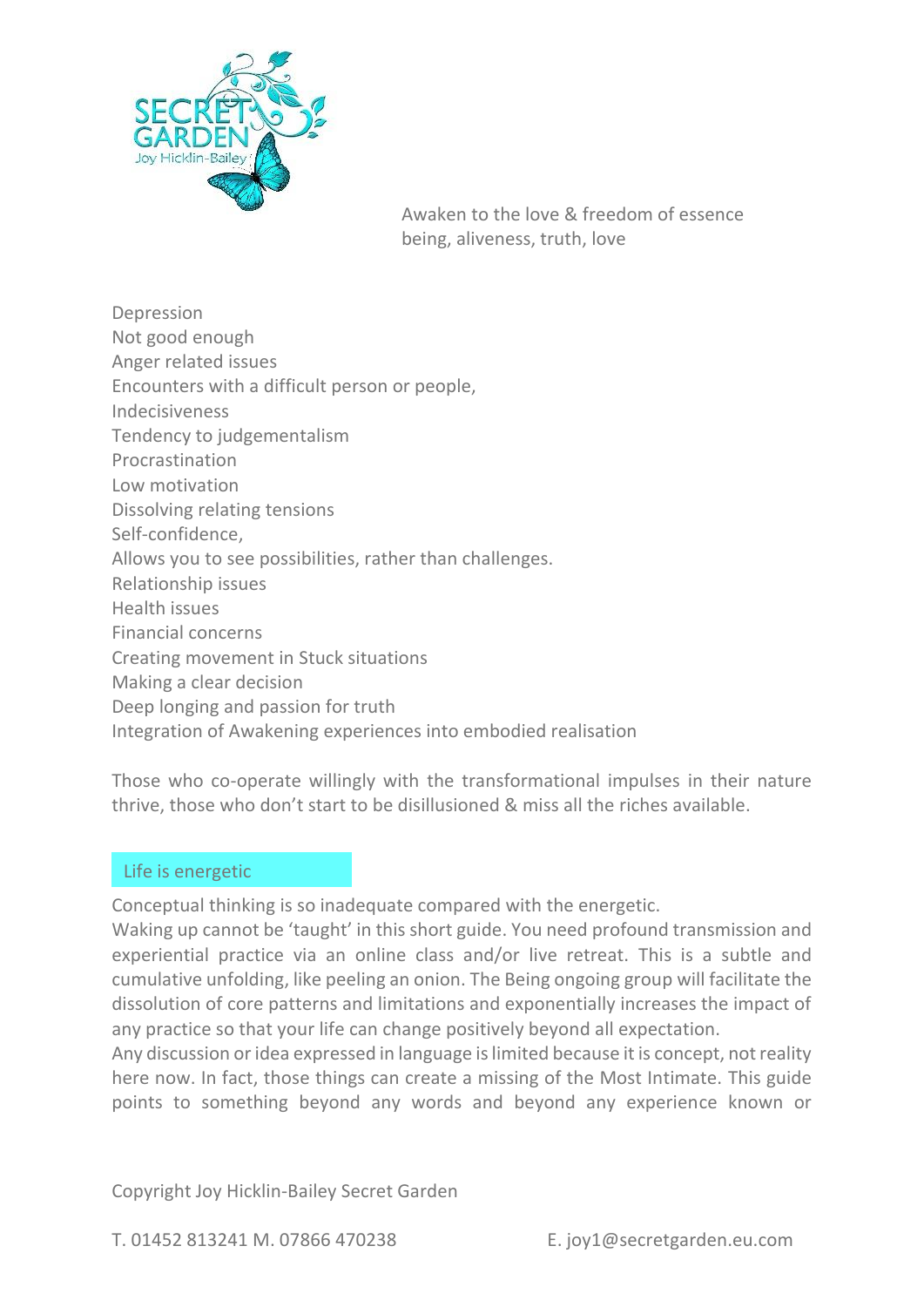

anticipated by the personality. That Most Intimate that is always here, beyond, below, above around the mind, yet in no place.

When the personal is no more & everything falls away, there's just not knowing anything, no concepts, no qualities, no questions, no dilemmas, just being……… nothing to do, just not knowing… the most intimate is death. That's why you fear it, that's why almost everybody when we go round the circle at the beginning says "I'm frightened" or "I'm apprehensive", because everyone smells death, in love. And fear is the flip side of excitement! Love, intimacy with Life will slice your head off, it presents you with impossible choices. It presents you with the end of your hopes & dreams, your own hopes & dreams in order that you can come together in unison with something different, the creativity the alchemical wedding of male & female inside and outside of you. The most intimate is death & it's utterly beautiful.

Wake up – Love Is

What if every single thought or feeling or experience or story were simply an invitation to love? Beyond judgement, opinion or resistance....what if there can be a choice whether to accept that invitation or not..a conscious no or yes...until there is no choice, and love is all, all is love……

### What Clients Say

Success stories are happening all the time…here are just a few comments *Anxiety about my new baby melted away–and didn't come back!'* Ian G., new father

*Secret Garden work is essential in my life as an ongoing thing…such quality I haven't found anywhere else....You are so, so vigilant about constantly taking away from us our goals & ideals of becoming perfect or good & therefore deserving & loveable person we long to be (& already are!). I realised that I don't expect perfection from myself anymore & therefore not from others, so now I don't get disappointed or offended easily so I also don't feel 'tangled up in others' in that exhausting way* ~ Surahbhi McMellahn, Ashburton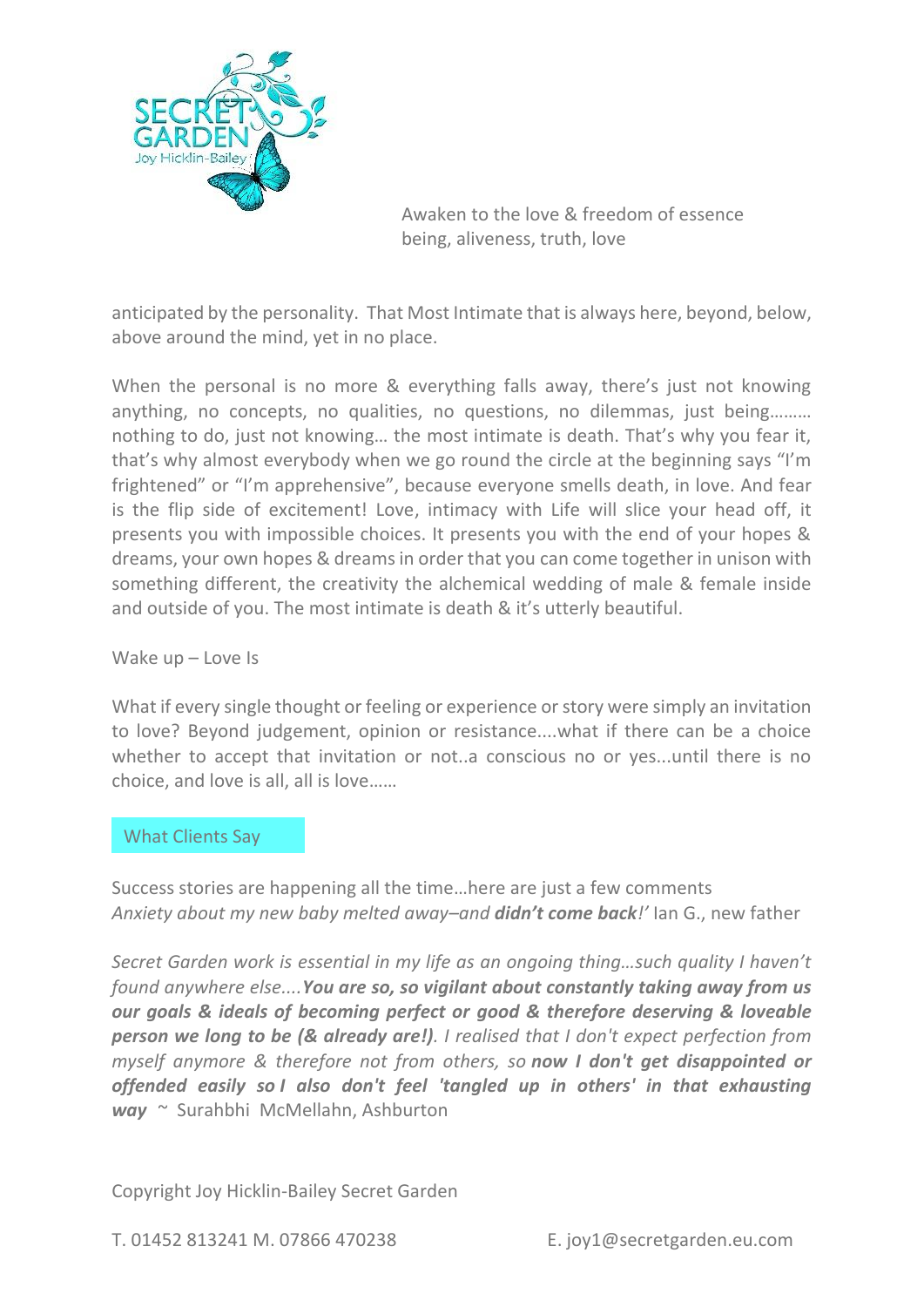

*I have noticed the dissolving of a subtle cocoon I had wrapped myself in of mostly unconscious protection mechanisms. I am more courageous & freer, I feel safer within myself even in the midst of unpredictability. .. made a very quick & powerful difference on many levels of my being. I am a writer & in the last month I wrote three new pieces & finished a novel I had struggled with for ages ~* Oscar Levy, London

I hope you have already and will continue to find this free Guide, Awakening –Your Freedom in Being, valuable. There is so much more! I would love to serve you deeper into the joy and freedom that is your natural birthright. You will learn if you join us at the Secret Garden events on offer, how to spiral much deeper than ever before into love of being and deep connection, shared love, with others. Not only that, you have space & support to look at every resistance that comes up in you around creating this exquisite connection with your own being, with others, and with life itself. I would love to be in this upcoming ongoing circle with you.

Discover what is on offer for you in this deep dive circle here [www.being.secretgarden.eu.com](http://www.being.secretgarden.eu.com/)

You will receive 4 bonuses AND a generous early booking discount if you book before the early booking deadline expires. Go to <http://being.secretgarden.eu.com/#Bonus>

Book your place at <http://being.secretgarden.eu.com/#Prices>

To Buy Meditations and Quick book any course, meditation or event go to <http://secretgarden.eu.com/shop/> <http://secretgarden.eu.com/events/>

What's one thing you've enjoyed or found most useful / a gain from reading this Free Guide and doing the Self Love practice, which you can share to encourage others? Please tell your friends on Facebook about your gains. Thank you! You can post a comment on one of the blog or website pages-I read them all and will reply to any of your questions there too.

Copyright Joy Hicklin-Bailey Secret Garden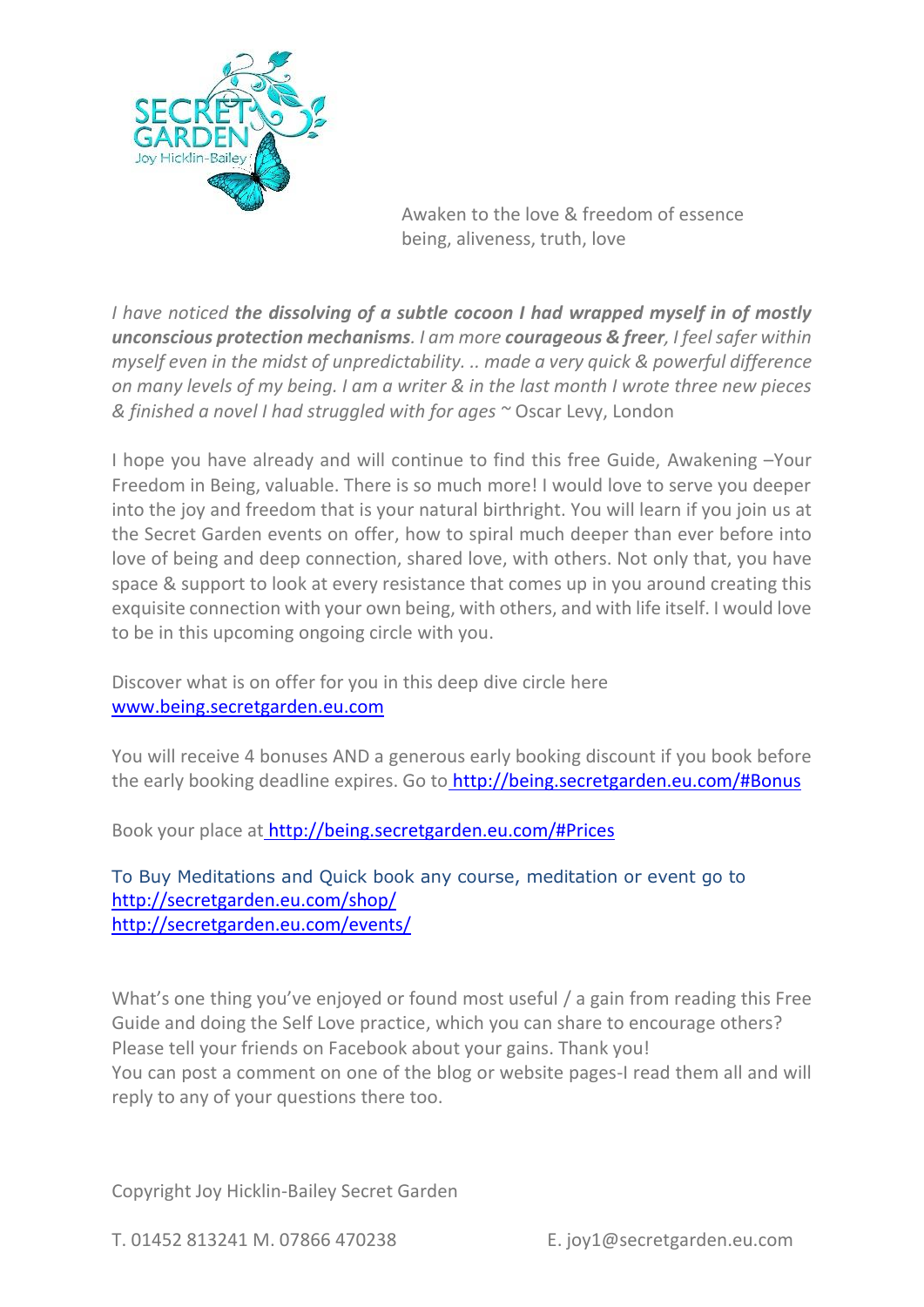

If you have general questions about whether Secret Garden courses are right for you, go to<http://secretgarden.eu.com/frequently-asked-questions>

If you have questions about the Being ongoing work, or are wondering whether to join us but aren't certain it's right for you for any reason, please go to <http://being.secretgarden.eu.com/#FAQ>

And if this doesn't clarify whether you should join us, please do email or call us! We love to hear from you!

And it is as important to Joy as it is to you that you make the right choice for you and your life.

''There is only Love

Under every thought, every feeling, every circumstance, however challenging, there is only Love

Is – ness is

Love unfolding''

Secret Garden invites you always to what is indefinable by words, beyond words, deeper than the conditioned mind. The words describe known qualities. None of it is the deepest truth.

I hope to be with you in a Secret Garden circle very soon. The early booking deadline is near so book your place now!

All love, Joy Hicklin-Bailey [www.secretgarden.eu.com](http://www.secretgarden.eu.com/) 07866 470238 joy1@secretgarden.eu.com

Copyright Joy Hicklin-Bailey, Secret Garden. All rights reserved.

#### Joy Hicklin-Bailey

Joy's awakening work is designed to allow you to break through to new levels of mastery, happiness and awakening. The power of her work comes from the energetic, a dedication since childhood to love and truth. You can experience this by participating in her deeply transformational Secret Garden day circles, weekends, retreats and Trainings in UK and worldwide. Joy is a renowned shamanic healer and guide with a very successful private practice based in Gloucestershire. For more than 20 years, men & women who have come to this point of the end of seeking, and are ready for nothing less than a